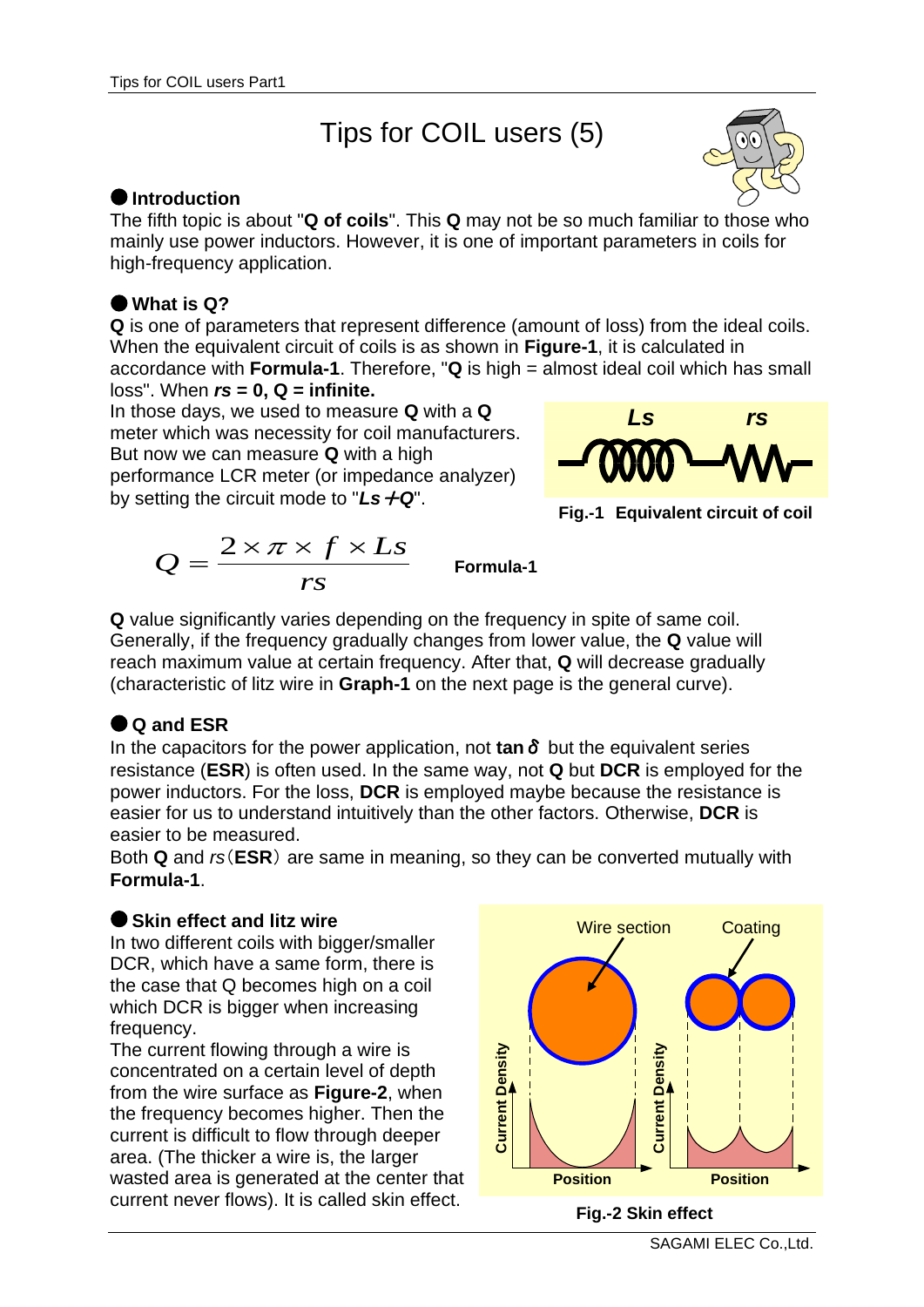This is the method to disperse the concentrated current by using the wire of which the surface area is large though the total cross-section area is small. Actually, individual **insulated** thin wires are bundled and they are used as single wire (it is called litz wire). The current can flow into the center area of thin wire. To confirm the actual effect, **Graph-1** shows an example of coil characteristics of single wire and litz wire that are wound around same ferrite core. As you can see from the graph, the litz wire is not almighty and the effective frequency range is limited. Considering the cost effect, the range of use is also limited. In the past, the litz wire often had been used to improve **Q** of the antenna coil for AM radio. However, recently it is rarely used because performance (sensitivity) of semiconductors has been improved.



**Graph-1 Q vs Wire type**

## **To heighten Q**

Generally, the Q value decreases if there is a metal (conductor) around the coil. It is mainly because an eddy current is generated when the magnetic flux which is generated from the coil passes through the metal. (For eddy current, see later topic.) In the case of RF inductors, high-Q inductors have been realized by making following efforts:

- 1. Keeping windings away from the metal terminals of the coil.
- 2. Keeping windings away from the pattern (copper foil) as far as possible when mounting the coil onto the printed wiring board.

The chip inductors with **High-Q** (our **C2012H**) have larger space as shown by **Figure-4**. As the result, the winding area decreases compared with standard one. And producible maximum



**Fig.-3 Standard**



**Fig-4 High-Q**